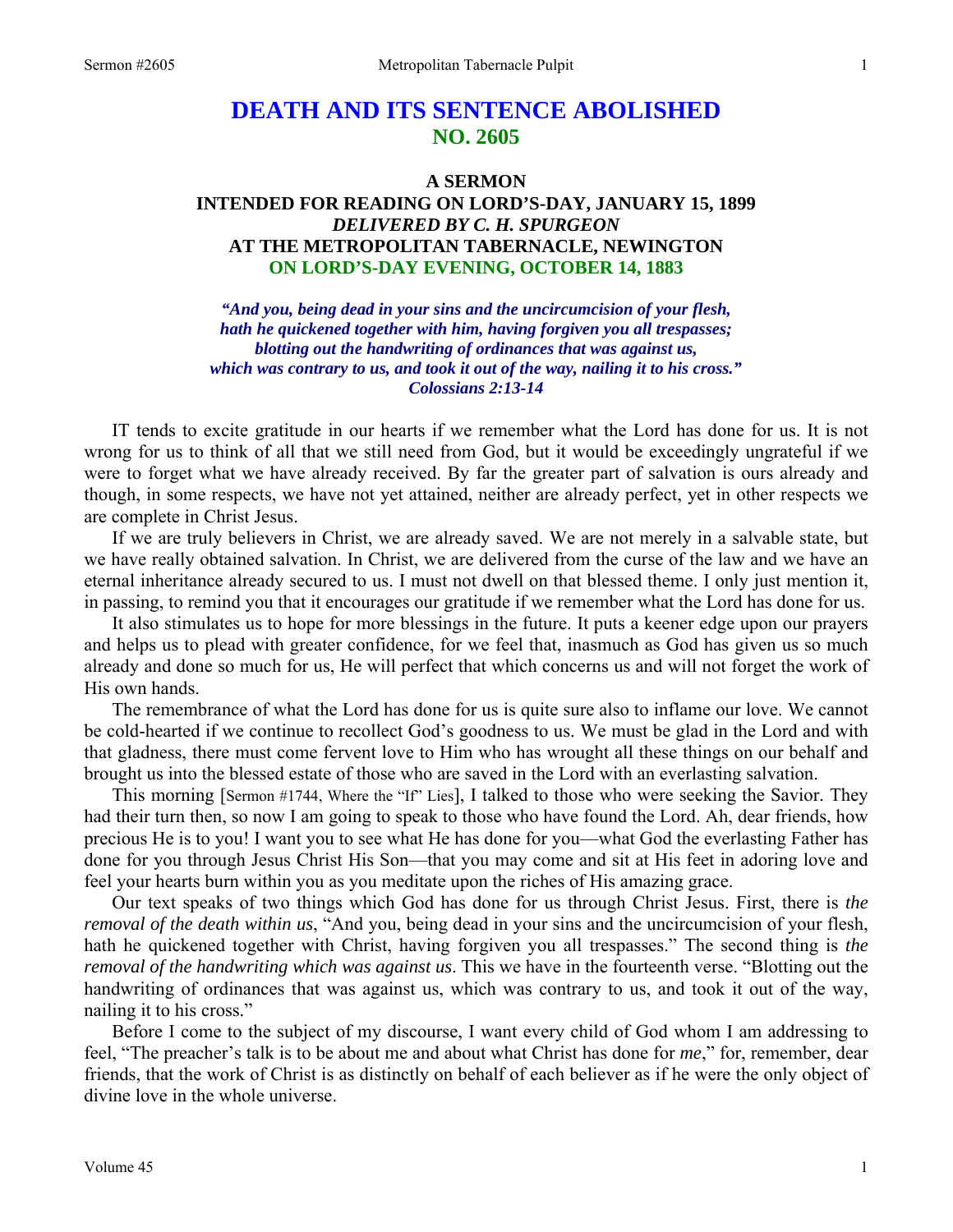And while it is true that Christ's work concerns all His people—and it is a very great comfort that it is so—yet it is also true that it concerns each one of His people, and it is all the property of each one, and yet there is as much left for all of us who believe in Christ. I want you, just now, to eat your own morsel, to claim your own portion, and to take home to your own heart what God has given to you by a covenant of salt, and so given to you that it can never be taken away from you.

**I.** First, then, the Lord has done this for all of us who believe in Him—HE HAS REMOVED OUR INWARD SPIRITUAL DEATH.

 Turn to the text to see *what this death was*, "You being dead in your sins." We were all, then—the regenerate as well as the rest of mankind—"dead in trespasses and sins." What kind of death was this? Certainly it was not physical death. We lived, and moved, and had our being. We exercised our wills and did as we pleased in our enmity and opposition to God. The Lord does not treat men as if they were stocks and stones, nor does He ever regard them as such. They are alive, and when they sin, they sin most sadly of their own accord.

 Neither was our death a mental death, for the ungodly can think as well as others, and they have all the powers of reason unless, indeed, they have dulled and destroyed them by certain forms of sin which produce that result. Alas! there are some of the most acute minds in the world that are not reconciled to God.

 The men are alive enough as to their minds, yet they are truly said to be dead. I could almost wish, for some people, that it was a mental death rather than the kind of death they have, since now the quickness of their intellect only helps them to increase their guilt and to multiply the reasons for their condemnation.

 And yet again, as it is not a physical death, nor a mental death, so neither is it a moral death. Man is not so dead that he sins without guilt or lives without responsibility. No man who remains out of Christ is without guilt on that account. He who continues an unbeliever may not say that he cannot help it. It is his fault and his sin that he does not believe.

 Indeed, our Lord told His disciples that the Comforter would convince the world of sin for this very reason, "Because," said He, "they believe not on me." To Nicodemus, our Lord also said, "For God sent not his Son into the world to condemn the world; but that the world through him might be saved. He that believeth on him is not condemned: but he that believeth not is condemned already, because he hath not believed in the name of the only begotten Son of God."

 O dear hearers, if I could believe that you were mere machines or that you had drifted along the stream of time like some stray timber on a Canadian river, if I believed that you could not in any way help yourselves, but were the mere creatures of your circumstances, then I might be comfortable concerning you, for you would be exempt from criminality.

 But it is not so—you are men and women living before the living God, and you are responsible to Him for your actions, and your words, and even for the thoughts and imaginations of your heart. For every rejection of His Gospel you will have to give account at the last great day. And if you remain out of Christ, that account will seal your doom forever.

 The kind of death here spoken of is spiritual death—death as to higher things than can be grasped by the hand, or seen with the eye, or comprehended by the natural mind. Only the spiritual man knows what spiritual things are, for they have to be spiritually discerned. You would not think of teaching a horse the wonders of astronomy, because there is no mind in the horse that could learn that science. Neither can we, of ourselves, teach spiritual things to our fellow men, because until they are born again, born from above, they do not possess the faculty with which they can grasp spiritual things.

 Our Lord Jesus said to Nicodemus, "That which is born of the flesh is flesh"—and therefore can only lay hold of the things that are fleshly. "And that which is born of the Spirit is spirit"—and until a man is born of the Spirit, he is without the faculty of understanding and enjoying spiritual things. As far as spiritual things are concerned, man's understanding is dead. He can comprehend the highest and most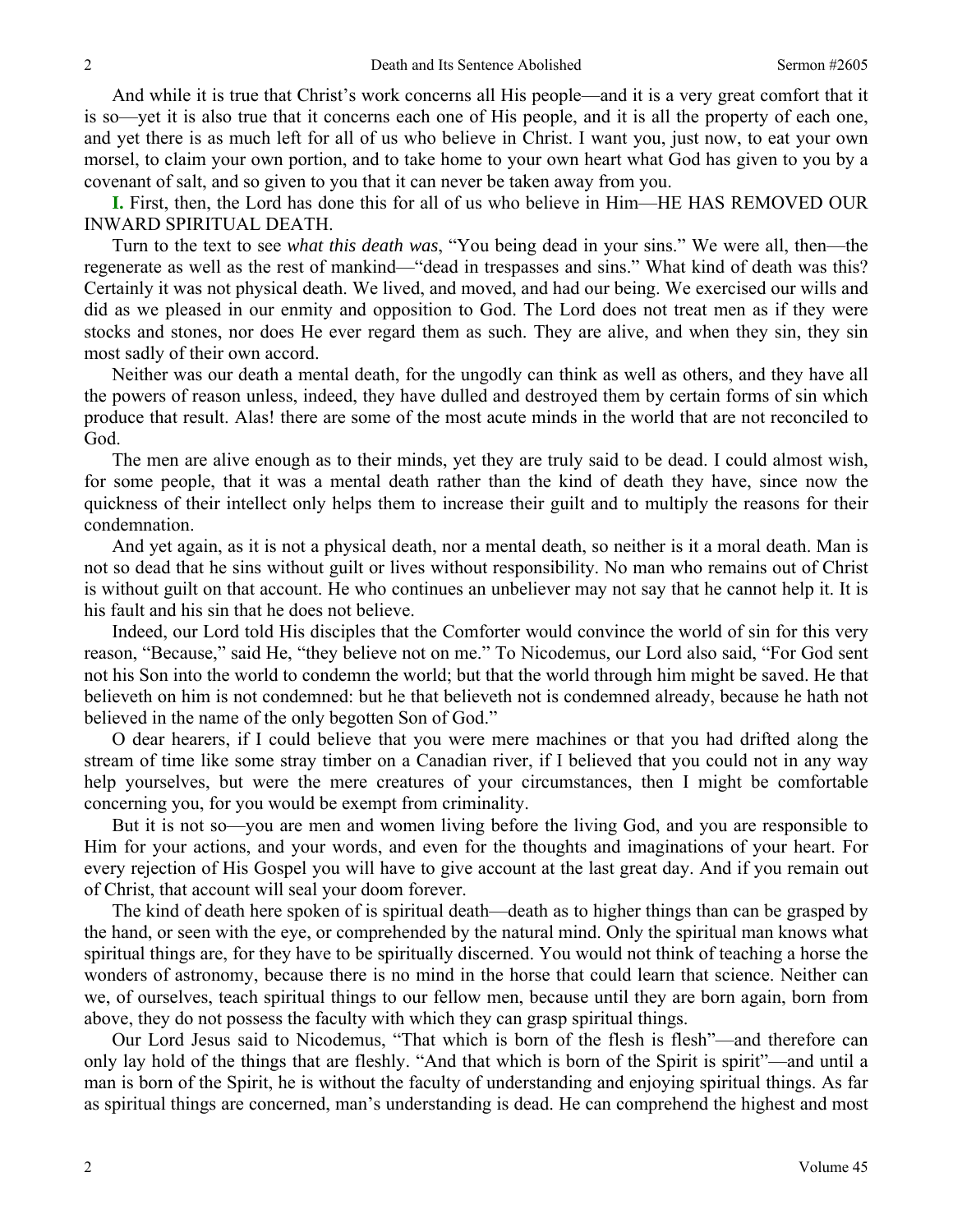wonderful of sciences, but he cannot—or what is tantamount to it, he will not—understand the things of God. He turns on his heel and says, "I cannot make out what you mean."

 No, we know that you cannot and we are not surprised at your lack of apprehension, for it is just what the Bible leads us to expect. We even find those who consider themselves to be learned divines rejecting the Gospel and saying that it is not consistent with their philosophy. We never thought that it was, and we never imagined that they could receive the Gospel until they are converted and become as little children.

 The great reason why men reject the Gospel is because they are not born again, because they have not received the life of God into their souls. If they had, they would understand it so as to delight in it, but the understanding, spiritually, is under a cloud of night, which the Word of God calls "death."

 So also is the human will dead to spiritual things. When a person is literally dead, he cannot will to come to life. Neither does any man ever will to come to Christ till the Spirit of God gives him that will, for his natural will is exerted in quite another direction, as our Lord said to the Jews, "Ye will not come to me that ye might have life." The will is a slave, it is held in chains, it is set on mischief, and resolved not to subject itself to the will of the Most High. Not morally, nor mentally, but spiritually, the will of man is dead.

 So, too, is it true of the affections that they are dead to spiritual things. Men, in their unregenerate state, will not love that which is good. Alas! they will not love Christ. He is altogether lovely, yet unrenewed men see nothing in Him that they should love. Holiness, purity, the will of God—all these things are worthy of being loved, yet men do not love them. Nay, they love the very opposite until the grace of God comes and quickens them.

 Now, brothers and sisters, is not all this a true description of what we were before the Spirit of God begins to deal with us in His regenerating power? Were we not dead to all spiritual things? Some of you used to come to the house of God, but you were here just as so many corpses might have been. You used to visit where there were Christian people, but you could not understand what they said about their experience.

 You had no enjoyment in their joys, neither did you sorrow in their sorrows. There was a deep gulf between you and them, and the secret was that you were natural men and they were spiritual men. You loved not the things which they loved, even as they took no delight in the things which charmed you, for you were in a condition of spiritual death.

 Consider, next, dear friends, *what that spiritual death involved*. The text puts it thus, "You being dead in your sins and the uncircumcision of your flesh."

 First, we were dead in sin. Nay, I quoted the text wrongly, for we were dead in our *sins*—the word is in the plural. They were our own sins, not the sins of our fate or destiny, or of our circumstances and surroundings, but our own sins. We willingly committed them. As the result of our death to everything that was holy, and good, and spiritual, we sinned and we took pleasure in sin. We repeated our old sins and we devised and invented new sins. They were, with an emphasis, *our* sins, our own actual, real, personal sins.

 These sins were very varied, according to our condition and temperament. Some went after one sin, others after another. Some were quiet and gentle sinners, so that many persons thought that they were holy. Others were noisy outrageous sinners, who were a nuisance to the parish in which they lived. Some were sinners under some sort of fear, but they would have sinned more if they had dared to do so. Others had cast off all fear both of God and man, and plunged headlong into rioting, and wantonness, and all manner of unmentionable crimes.

 All these sins were accompaniments of spiritual death. They were just what winding-sheets are to dead men. There, then, is the picture of what we were and of what the unregenerate are—"dead in trespasses and sins"—lying there wrapped in the grave clothes of sin, surrounded, covered with sin, getting ready in that condition soon to be carried out to the eternal burial, to the place "where their worm dieth not, and where the fire is not quenched."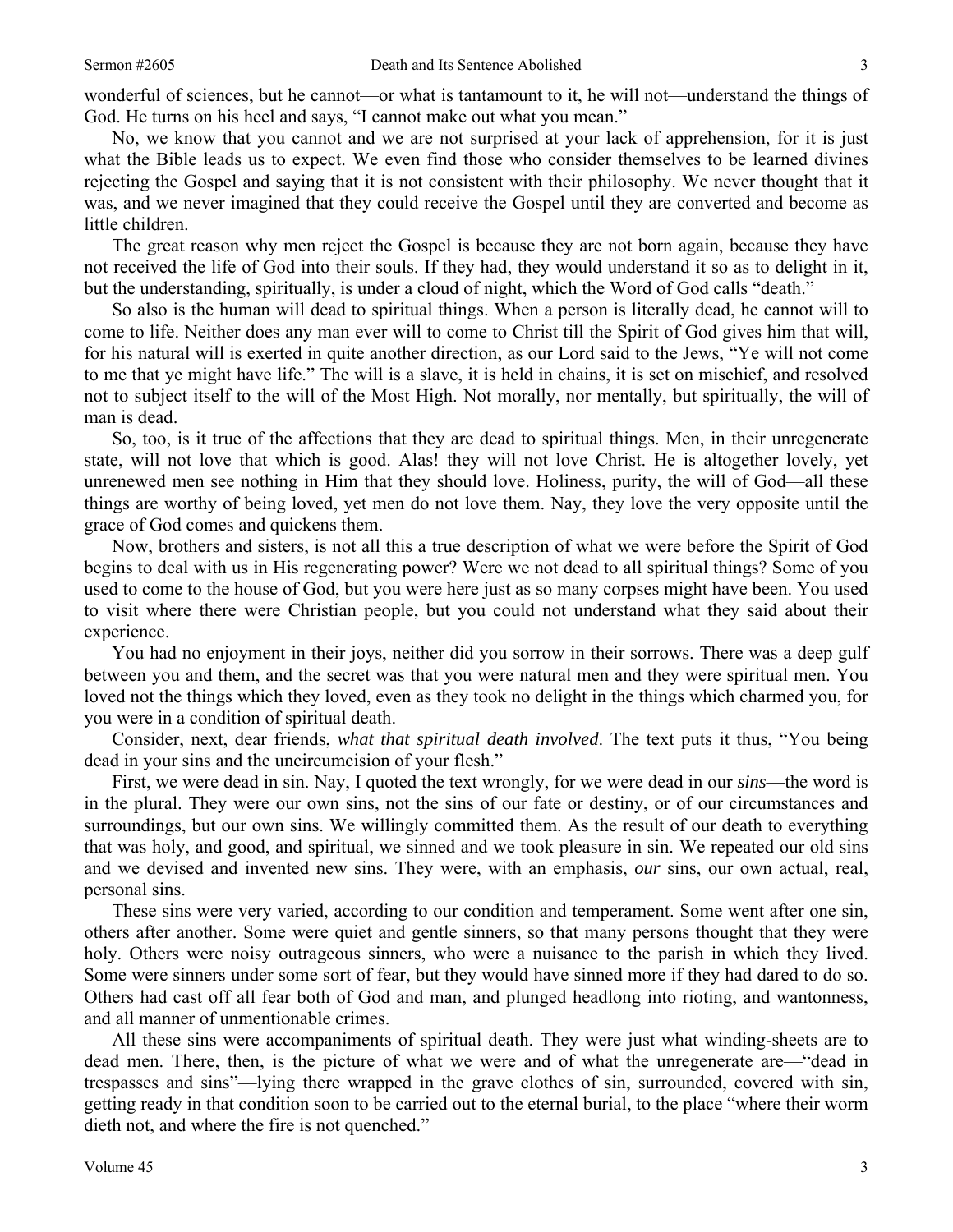That is how I was by nature. That is how you were, brothers and sisters, who are now alive unto God. You may, perhaps, have seen an Egyptian mummy, bound from head to foot with the wrappings appertaining to death—so it was with you. Your sins were about your head, your heart, your hands, your feet. Sins surrounded you everywhere, and there you lay, as the text says—"dead in your sins."

 Now let us see *how we were delivered*, and as we lay our hands on our hearts and think of what God has done for us, let us prepare to bless and magnify His name. "You, being dead in your sins and the uncircumcision of your flesh, hath he quickened"—He has made you to live—"You hath he quickened together with him."

 God, by His grace, has made you to live in Christ. Do you not feel the difference between what you were and what you now are? Can you imagine what a change there would be if a dead man, who had been lying in his grave clothes, could suddenly sit upright or rise out of the shell in which the undertaker had placed him? What a contrast between the state of death and the state of life!

 That is a very faint figure of the difference between what we now are and what we used to be. Do you not realize it, brothers and sisters? The things you once despised, you now value. And the things you then passed by with a sneer, you would now live for and die for. You used to hear about these things and it often seemed dull work to listen to a sermon, but now there is music in it from the first word to the last.

 That Bible of yours used to be like an old will to you, and old wills are very dry reading. But now you have found the record of a great legacy left to yourself and oh! it is blessed work to read the will now—you could sit and study it all day long.

 Praying, also, used to be hard work. You managed to mutter, in a dead way, a few dead words, but prayer is now quite another thing with you, your whole spirit is alive when you draw near to God in supplication. In fact, you are a changed man altogether.

 I suppose that if you were to meet your old self, he would hardly know you, for you are so greatly altered. I daresay he would say to you, "Come, old fellow, let us go to the theatre, or turn into this beershop, or let us go home and find some way of amusing ourselves." You would reply, "No, sir. I cut your acquaintance a long time ago and I do not mean to have anything further to do with you, so you may go about your business as soon as you like. I am not what I was, for I have been crucified with Christ, and I am dead, and my life is hid with Christ in God."

 There was one of the old saints who used to keep company with a woman in his ungodly days, and when he was converted, she met him in the street and said to him, "Austin, you know me." "Well," he said, "yes, I do. But I am not Austin any longer. At least, I am not the person that I used to be."

 Oh, it is a blessed thing when we can feel that we are not what we once were! True, we are not yet what we want to be and we are not what we shall be, but we are not what we used to be and we shall never again be what we used to be. The grace of God will prevent that now that we have been quickened.

 But how are we quickened? Paul says that God has quickened us together with Christ, and by this he means, first, that we have been quickened mystically by Christ's resurrection. That morning, when Christ Jesus rose from the dead, all His people rose in Him. The sun was not yet up, but the Prince of life and glory had lingered long enough in the sepulchre. So, awaking into life through the divine power, He began to unwrap Himself from the grave clothes of the tomb.

 He laid the napkin by itself for your use and mine, that we may wipe our eyes when our dear friends are taken away, but He took the grave clothes and put them together, that He might leave the house ready furnished against the time when we should be carried there—our last bed being thus supplied by Him with all the furniture we shall need when our time comes to sleep in it.

 Then He waited a while till the sheriff's officer came down to set the hostage free, for the angel descended from heaven, the stone was rolled away, and Jesus breathed again the sweet morning air. He that had been dead arose and left the tomb, no more to die. And in that hour, every one who is in Him was virtually made to rise. The resurrection of all whom He represented was guaranteed by His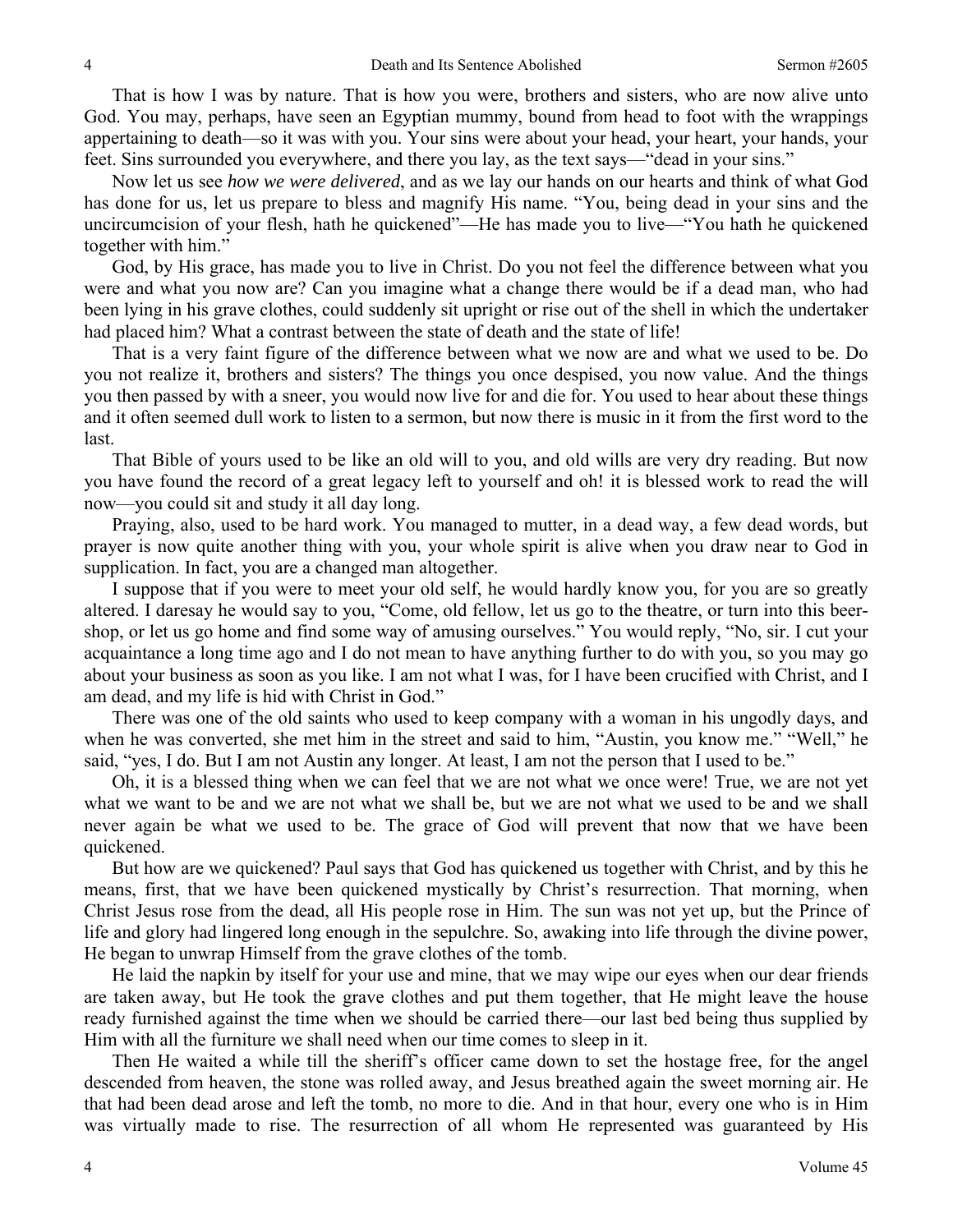resurrection, as He said to His disciples, "Because I live, ye shall live also." That is the result of the mystical union between Christ and His people.

 But as a matter of fact, and practically, you and I began to live, spiritually, *when we became united to Christ by faith.* Do you remember that glad hour when you first believed in Him, trusted Him, put your soul into His hands? Ah! then it was that you began to really live. Oh, what a difference that saving faith makes in us!

 In our Savior's parable about the two builders, there is one expression that seems to me very significant. Luke's account of it runs thus, "Whosoever cometh to me, and heareth my sayings, and doeth them, I will show you to whom he is like: he is like a man which built an house, and digged deep, and laid the foundation on a rock: and when the flood arose, the stream beat vehemently upon that house, and could not shake it: for it was founded upon a rock. But he that heareth, and doeth not, is like a man that without a foundation built an house upon the earth; against which the stream did beat vehemently, and immediately it fell; and the ruin of that house was great."

 Did you notice, as I quoted the words, that in the second instance Christ left out all about coming to Him? Yet that coming to Him is the essential thing. If you come to Him, and hear His words, and do them, you will have a rock for the foundation of your eternal building, and it will stand any storm that may beat upon it.

 But if you do not come to Christ, even though you do hear His words, that hearing can be of no permanent profit to you. Indeed, it will really increase your condemnation. It is the coming to Him, the getting into union with Him, which settles and decides the all-important point in connection with our new life.

 So, then, it was when we became one with Christ by an act of living faith that we were quickened, blessed be His holy name forever and ever! If we do indeed possess this new life, let us show it. Let us prove, by our conduct and conversation, that we are no longer numbered among the dead, that we have risen with Christ, and cannot go back to the tomb, and cannot enjoy the tomb any more.

 We will have nothing to do with whitewashing the outside of our old sepulchre. We have left the outside and the inside, too, and now we live unto God and have done forever with the old state of death. I have set forth all too feebly the great work of God in removing the death that was within us, but if you feel that my words are true concerning you, your heart will beat high with devout thanksgiving to the quickening Spirit who has wrought this great miracle in you.

**II.** Now I come, secondly, to notice the great deed of Christ in THE REMOVAL OF THE HANDWRITING THAT WAS AGAINST US.

 Consider, dear friends, *what this handwriting was*. When a man has some charge or insinuation against him merely whispered about and floating in the air, he hardly knows what it is, and perhaps, if he is a sensible man, he does not care much what it is, but he lets it fly about till it flies away. But when he has an accusation made against him in black and white, when there is a handwriting against him, a charge written down and laid before the court, an indictment upon which he is to be tried—that is a more serious matter.

 Handwriting, especially in legal matters, is generally more accurate than mere speech. And there is, against every ungodly man, something written with the finger of God, which he cannot deny, for it is absolutely true. Handwriting also abides. The old Latin proverb says, "*Litera scripta manet*," that which is written remains.

 Be very careful as to what you put into black and white, because it may be brought against you many years after you have written it, when you may think very differently concerning it. There is, against every unconverted man, a handwriting which will remain and which will be brought up against him at the great day of judgment. It is not a mere baseless rumor floating about, but something tangible which will last and which cannot be removed except by the almighty power of God.

 What is meant, in our text, by "*the handwriting of ordinances that was against us*"? I cannot give all the meaning in a word, but does it not mean, first, that the moral law, which we have broken, has written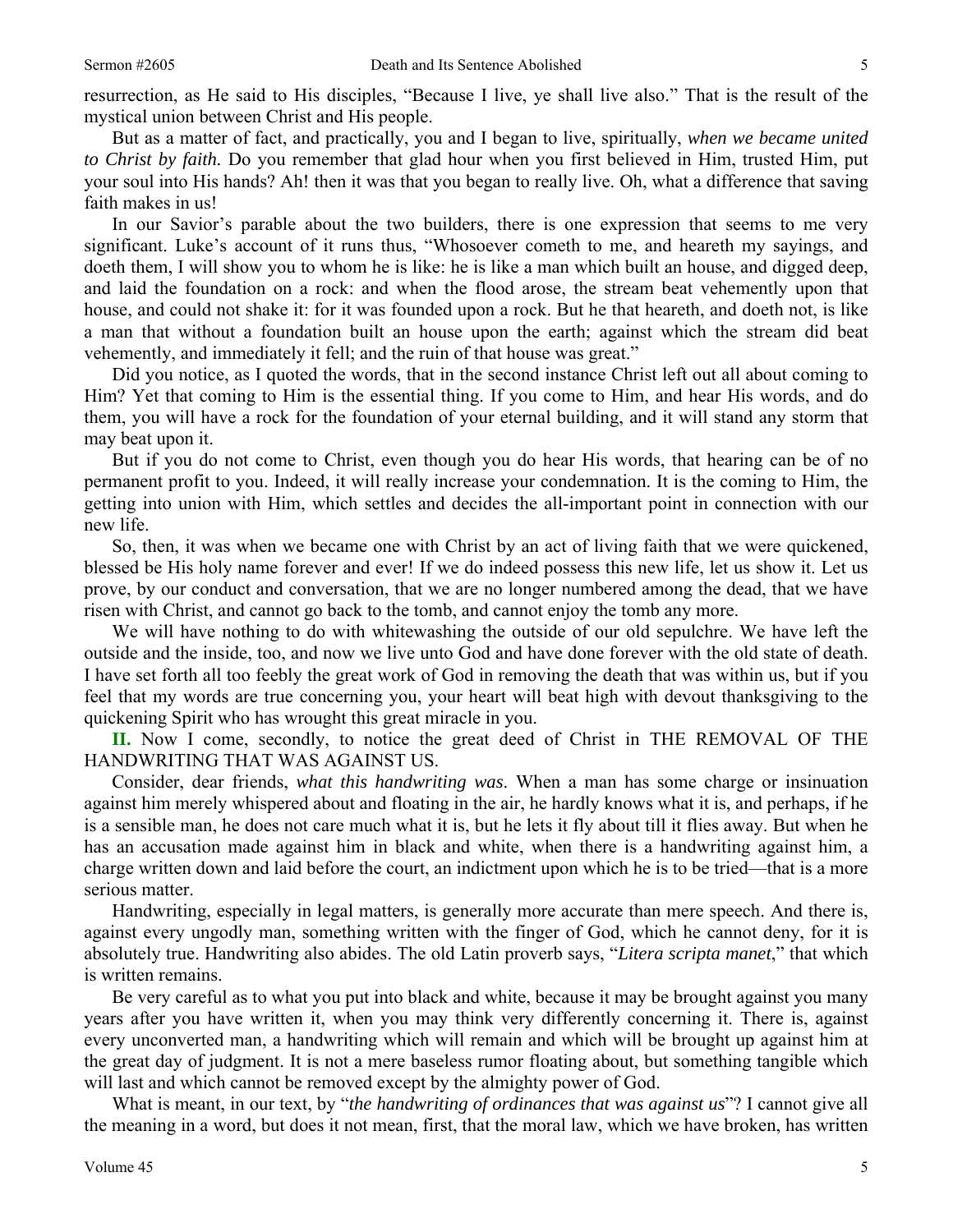out a curse against us? Each of the ten commandments has, as it were, united with the rest to draw up an indictment against us.

 The first commandment says, "He has broken me." The second cries, "He has broken me." The third, "He has broken me," and the whole ten together have laid the same charge against each one of us. That is the handwriting of the law condemning every man of woman born while he remains in a state of nature.

 The Jews, you remember, came under another law—the ceremonial law. Did that ceremonial law draw up an indictment against them? Was it not intended to rid them of sin? I answer, No. There was a lamb slain every morning and that sacrifice must have reminded at least some of them that a perpetual atonement was provided.

 But as with an undertone of thunder, it also reminded them all that such an atonement was still needed, that, after a thousand years of the offering of lambs, sacrifices were still required. There was ordained a day of atonement with specially solemn ceremonies, but what did that day say to the Jews? That an atonement was provided? No, but that an atonement was still needed, for, as soon as ever that year was up, the atonement had not been made and they must have another day of atonement.

 The apostle Paul expressly says, "But in those sacrifices there is a remembrance again made of sins every year. For it is not possible that the blood of bulls and of goats should take away sins." There was a perpetual remembrance of sin in every one of the offerings under the ceremonial law.

 I need not stay to speak of them in detail, but they were intended—the most of them, at any rate continually to remind men that sin was not washed away. Thus all the ceremonies drew up a handwriting and said to the Jews, and to us, too, "You need an atonement by blood. You are guilty and there is no hope of your ever coming to God except by a sacrifice which these rams and bullocks represent, but the place of which they cannot possibly fill."

 Then there is another "handwriting of ordinances that was against us." I think there is written across the very face of nature the great truth that man has sinned. Sin has so marred the world which God made perfect that none can go through it without feeling inconvenience, and often sorrow and pain. There are some men who pass through the world as though it were a burning fiery furnace threatening their destruction.

 Why howls the blast upon the sea and dashes the galleon upon the rocks? Why have we earthquake, tornado, cyclone, and the like? Why, because man is a sinner and there is a handwriting in the very ordinances of nature written, as it were, mystically upon the wall, as it was at Belshazzar's feast, and this is what it says, "Thou art weighed in the balances, and art found wanting."

 There is also another handwriting to the same effect—for God's works always sing to the same tune—that is, the handwriting of conscience within the heart. Conscience writes, "You have sinned. You have done the things which you ought not to have done and you have left undone the things which you ought to have done."

 And if conscience be permitted to write in its own bold text-hand, it sets down this terrible message, "You are lost, ruined, and undone. The wrath of God has gone out against you." This is "the handwriting of ordinances" which is in every part of God's creation, though, alas! many are unable or unwilling to read it.

 Now let us ask, concerning this "handwriting of ordinances," *what is to become of it*? It will certainly be impossible for us to answer it, for "All have sinned and come short of the glory of God." There may be some men here who know of little pieces of handwriting that have cost them a great deal of trouble.

 A so-called friend came to see you—it would have been a good thing for you if it had been your worst enemy, for you might have been more on your guard against him. Your friend wanted just a little help for a time, he could not meet a certain liability just then, so he asked you merely to put your name on the back of a piece of paper. You would never see that document again, he would be quite able to meet it in three months, there was really no risk in the matter.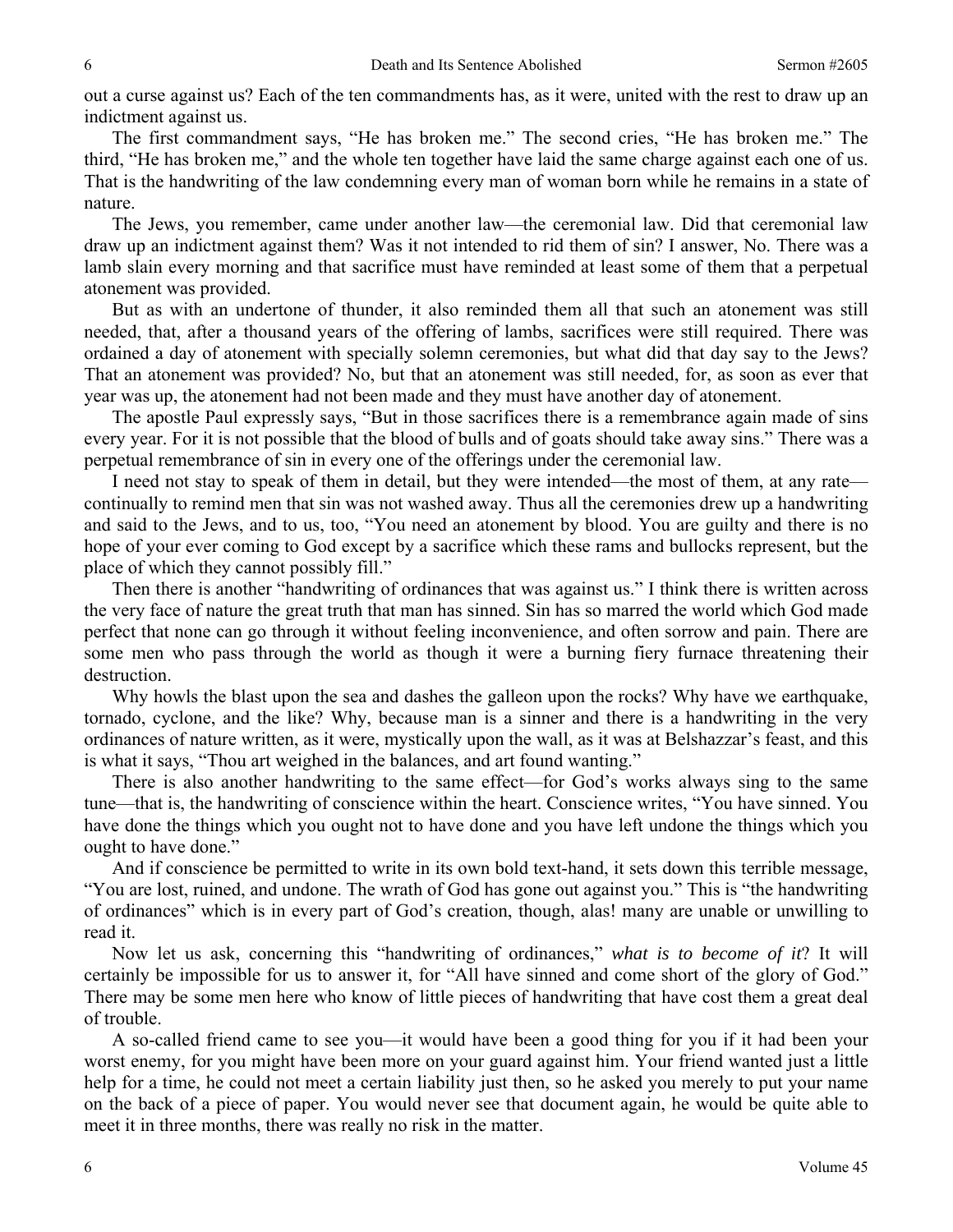The plausible man said, "You have only to put your name there, you will never be called upon in the least degree. I have plenty of money and have only to call it in when I want any, so it will be all right." You were persuaded by him, and like a fool, put your name at the back of his bill. You knew that you had not the money guaranteed by that paper, yet you promised to pay it.

 You did not believe that text in the Bible which tells you that, "He that is surety for a stranger shall smart for it; and he that hateth suretyship is sure." I do not know when that bill will come due, perhaps it will be next week, but I know that you are feeling uncommonly uncomfortable about it as you sit there in your pew and well you may.

 You say that you will never do such a thing again. It is not likely that you will have the opportunity to do so, but you will find that it is sufficient to have that one piece of handwriting against you—your own handwriting, too. It will be brought home to you sooner or later, you will see it again. Do not comfort yourself with the foolish idea that you will get off scot free, for you will not. Such a case as that rarely or never occurs.

 You have given the bond and the man who holds it will, like Shylock, demand his pound of flesh. And the worst of it is that the bond is one of your own making and you voluntarily incurred the debt. I wish I could tell you how to get clear of it, but I am glad that I can tell you how to get free from a worse bond even than that—one into which you have entered through your sin—the bond of your own indebtedness to the infinite justice of God for all your rebellions against His law, all your breaches of His divine covenant. You have sinned against Him and it is all down in black and white in the handwriting that is against you.

 Now listen, dear friends. The Lord Jesus Christ has done this for all of us who are believers in Him. First, He has taken that handwriting and He has blotted it out, as our text says, "blotting out the handwriting of ordinances that was against us." The Greek original has the meaning of smearing over or expunging the handwriting, so as to make it illegible as a document to be produced against us.

 With His own atoning blood, the Lord Jesus Christ has discharged all our debt. As believers in Him, there is nothing whatever due from us to the justice of Almighty God, for Christ has paid it all. We cannot, therefore, be punished for our sin, for that would be unjust, since God will not and cannot punish, first the Substitute, and then the sinners for whom that Substitute bled and died. God's justice cannot demand the payment twice,—

#### *"First at my bleeding Surety's hand, And then again at mine."*

 Christ became the Surety of all who believe in Him and He was made to smart for it. But by the carrying out of His suretyship, He discharged all your liabilities at the bar of God if you are a believer, and hence He smeared over, expunged, erased, obliterated, the handwriting of ordinances that was against you and it can never again be laid to your charge. This was the truth that inspired that brave challenge of the apostle Paul, "Who shall lay anything to the charge of God's elect?"

 Christ has done something more than this for us. Look at the text again—"blotting out the handwriting of ordinances that was against us, which was contrary to us, and took it out of the way." First, it is blotted out. Then it is taken away, lest the blotting out should not prevent it from being read for you can sometimes trace through an erasure what was written there, and you say, "Oh, yes! I see what the entry was—'So-and-so, so many pounds in debt."

 Ay, but Christ says, "You need not worry yourselves about that handwriting, for I will take it away." So He removes the document itself out of sight. It lay in the court against you, but Christ first obliterated it and then took the accusation itself—the indictment, the charge upon which you were to be tried—and put it out of the way.

 Perhaps someone says, "But possibly, after all, He may bring the accusation up again. He may only have hidden it for a while and laid it by that He may bring it out against me some other day. And when it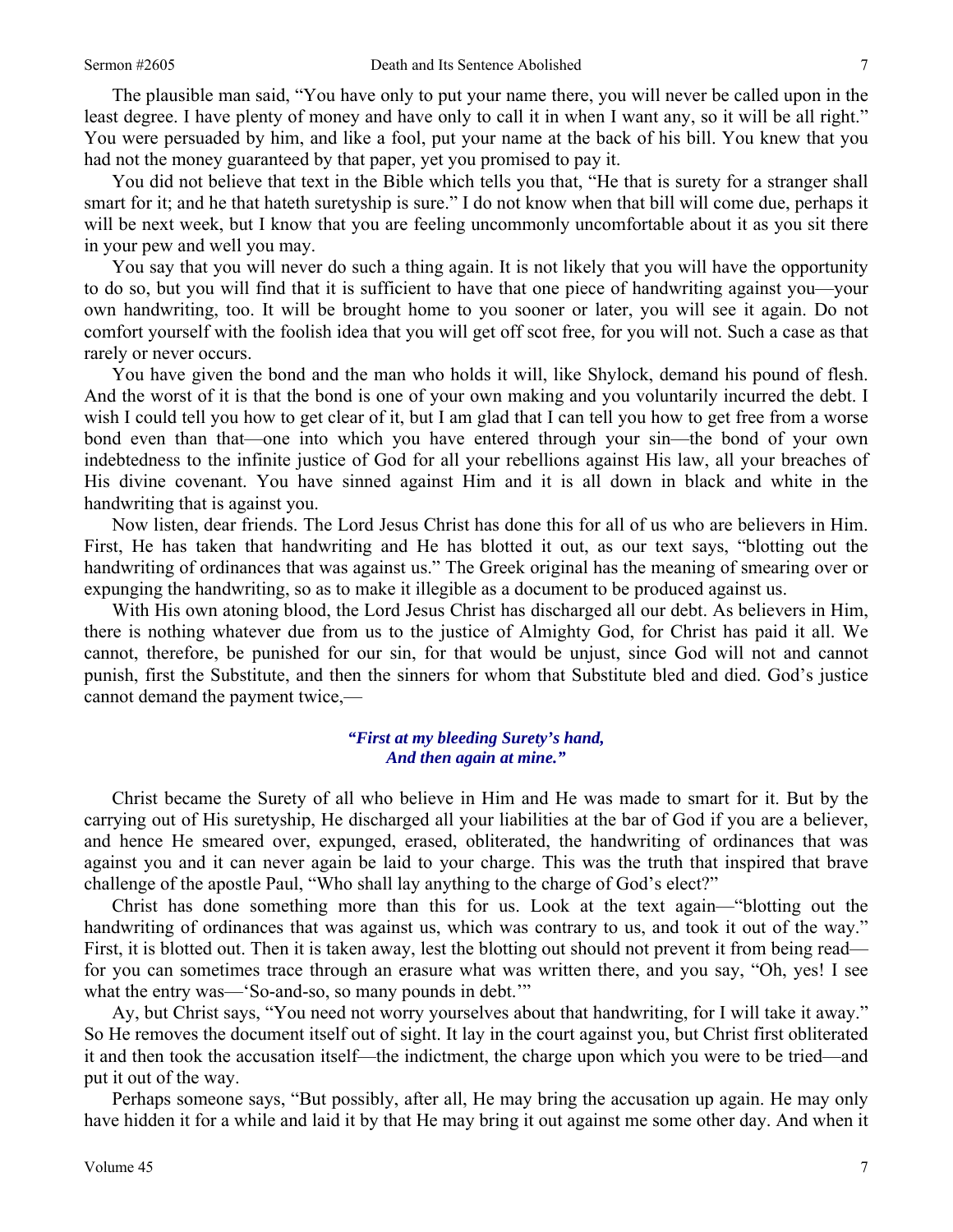is produced, some expert will examine it with his glass, and through all the blotting he will make out the original charge and say, 'This man was guilty of such and such crimes.'"

 "No," says Christ, "He shall not do that, for I will let you see where I put the handwriting. I will take it quite out of the way, but I will fasten it up where you can see it"—"nailing it to his cross." Ah, that is glorious! Just as Christ was fastened to the tree by those dreadful Roman nails, so has He nailed up all the sins of His people and all that could be laid to their charge.

 I have heard that they used to drive a nail through the Bank of England notes when they were cashed—a hole was made right through the center and they could never be used again. And our blessed Lord has driven the nails right through the accusation that was against His people and there you can see the handwriting hanging up upon His cross.

 First, He blotted it out. Then He took it out of the way, and finally, He nailed it up to his cross, and there it is still, its accusing and condemning power forever gone. Now, child of God, sit down and say to yourself, "As to all the sins I have ever committed, whatever they may have been, inasmuch as I believe in Jesus, the record is crossed out, and consequently, the very parchment upon which it was written (to use that figure) has been taken out of the way. And that I may be quite sure that an end has been made of it, once for all—my Lord has nailed it, as a crucified thing which He has put to death with Himself upon the tree of sacrifice, and now it has no power to alarm or annoy me."

 What better way can there be of abolishing a debt than by paying it? And Christ has paid your debts and mine. What better way can there be of putting an end to sin than by bearing the punishment which was due to sin? The punishment which was due to sin was for us to lie forever under the wrath of God, but owing to the majesty of Christ's divine person, the suffering which He endured upon the cross was accepted as an equivalent for all that suffering which we deserved to endure forever.

 All the wrath due to Christ's people was condensed into that one cup of which He began to drink in Gethsemane. As He put His lip to it, and tasted it, so terrible was it that it covered Him with a bloody sweat, but He never ceased to drink until He turned the chalice upside down, and not one black drop was found lingering there. At that one tremendous draught of love, the Lord had drunk damnation dry for all His people, and "There is therefore now no condemnation to them which are in Christ Jesus." How could there be any when Christ endured it all?

 O beloved friends, go you in thought to Calvary and with joyful hearts trust in the Crucified! The great transaction is done and done forever. He has blotted out the handwriting that was against you and put it away, "nailing it to his cross." All this is true of everyone who believes in the Lord Jesus Christ. Then, trust yourself with Him now, and my text shall be true of you at this moment and true forever. "You, being dead in your sins and the uncircumcision of your flesh, hath he quickened together with him, having forgiven you all trespasses; blotting out the handwriting of ordinances that was against us, which was contrary to us, and took it out of the way, nailing it to his cross."

God bless you all, for our Lord Jesus Christ's sake! Amen.

#### **HYMNS FROM "OUR OWN HYMN BOOK—307, 430, 406**

# **EXPOSITION BY C. H. SPURGEON**

# *COLOSSIANS 2:6-23 AND 3:1-3*

#### **Colossians 2:6.** *As ye have therefore received Christ Jesus the Lord, so walk ye in him:*

 That is, keep on as you began. Christ was enough for you when, as poor, guilty sinners, you came and trusted Him, so keep on trusting Him in the same way as you did at the first. Do not try to live by feeling, after having lived by faith. Do not begin to live upon outward forms and ceremonies, after having found salvation by grace through faith. "As ye have therefore received Christ Jesus the Lord, so walk ye in him."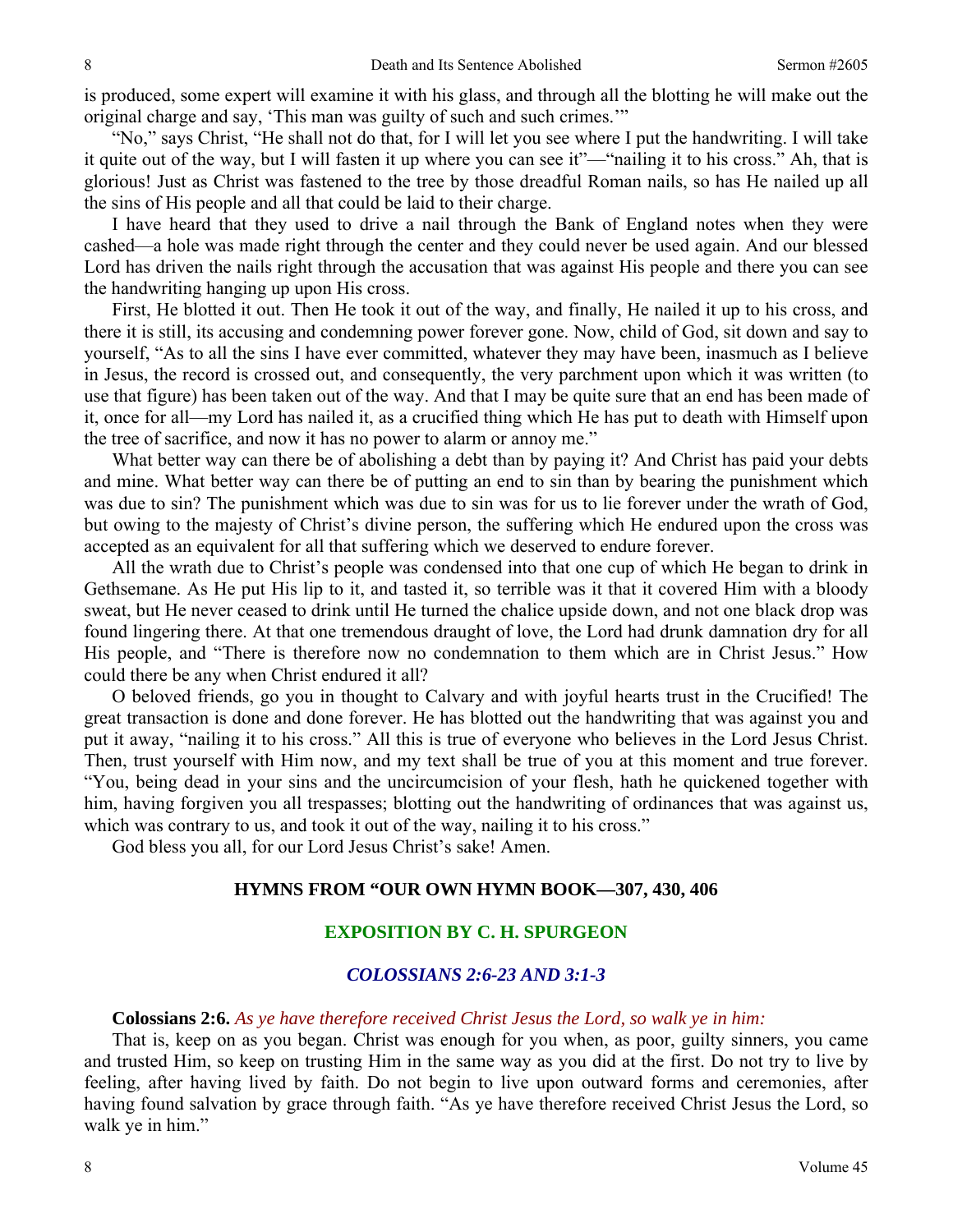# **7.** *Rooted and built up in him, and established in the faith, as ye have been taught, abounding therein with thanksgiving*.

 Christians are to make progress in the heavenward road, but they are not to have any other foundation for their faith than they had at the beginning of their Christian career. We are still to stand fast as we stood at the first. We are to be rooted, grounded, "stablished in the faith," keeping to the old truth that saved our souls and laying hold upon the same Savior with greater tenacity every hour of our lives. We are not to be like chaff driven before the wind—forever moving, but to be like the cedars of Lebanon, firmly rooted and withstanding the heaviest storms.

**8.** *Beware lest any man spoil you*—

Or "rob you"—

**8.** *Through philosophy and vain deceit, after the tradition of men, after the rudiments of the world, and not after Christ*.

 Cleave to Christ, beloved. Go no further than He leads you and turn not away from Him either to the right hand or to the left. In Him are contained all the riches of grace and all the treasures of knowledge. If you would become truly wise, seek to know more of the wisdom of God in Christ Jesus.

**9-10.** *For in him dwelleth all the fullness of the Godhead bodily. And ye are complete in him, which is the head of all principality and power*:

 You have everything in Christ that you ought to want. You are fully furnished, completely supplied and equipped for all future service. You need not go to Christ for the supply of some of your needs and then go elsewhere for the supply of other needs, but "ye are complete in him."

**11.** *In whom also ye are circumcised with the circumcision made without hands, in putting off the body of the sins of the flesh by the circumcision of Christ*:

 Anything good that there was in Judaism, you have secured to you in Christ. Whatever there was of blessing and privilege in the covenant mark in the flesh of those whom God made to be His people in the olden time, you have handed on to you by the death of Christ.

**12-15.** *Buried with him in baptism, wherein also ye are risen with him through the faith of the operation of God, who hath raised him from the dead. And you, being dead in your sins and the uncircumcision of your flesh, hath he quickened together with him, having forgiven you all trespasses; blotting out the handwriting of ordinances that was against us, which was contrary to us, and took it out of the way, nailing it to his cross; and having spoiled principalities and powers, he made a shew of them openly, triumphing over them in it.* 

 The Lord Jesus Christ has done everything for His people—fought their battle, won their victory, and on their behalf, celebrated the triumph in the streets of heaven, "leading captivity captive." What more, then, do we want? Surely Christ is enough for us.

**16.** *Let no man therefore judge you in meat, or in drink, or in respect of an holyday, or of the new moon, or of the sabbath days*:

 Do not put yourself under the bondage of any rules and regulations that may be made by men. If you choose to do anything or to abstain from something else, because you judge it to be right and beneficial, do so. Christ is your only Ruler and Leader—and if He does not command anything, let it not signify to you who does command it.

**17.** *Which are a shadow of things to come;*

 All this regard for meats, and drinks, and holy days, and new moons, is but a shadow—what is the great substance that is all-important?

**17-18.** *But the body is of Christ. Let no man beguile you of your reward in a voluntary humility and worshipping of angels*—

 Do not be beguiled by those who tell you that you ought to pay reverence to angels, and saints, and I know not what besides. One day is called St. Matthew's and another is St. Michael's, and one, I suppose, is St. Judas's day. There are all sorts of supposed saints, some of whom are never mentioned in